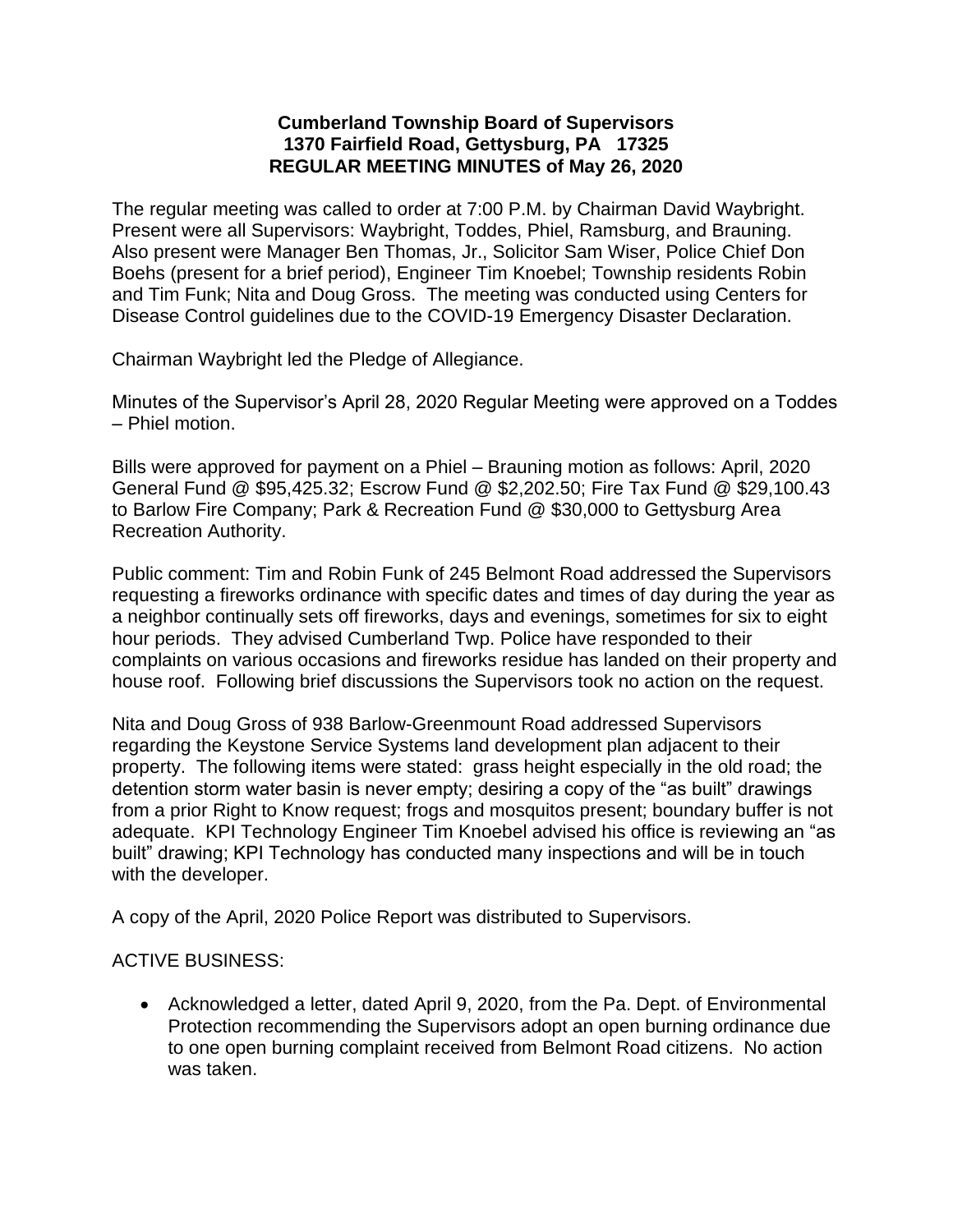- Reviewed a letter, dated December 9, 2019, from Adams County Office of Planning & Development re: Extension of the current waste collection contract for an additional 12 months with Waste Connections of Scotland PA. The current contract expires March 31, 2021. A Ramsburg – Toddes motion authorized extension of the current Waste Connections contract for an additional 12 months through March 31, 2022.
- Manager Thomas announced the next electronic recycling event will be held on Saturday, June 6, from 8 to 10 A.M. at the Cumberland Township office. This is available to Township citizens who are Waste Connections customers.
- The Manager requested Supervisors authorize a letter to Pa. Senator Doug Mastriano and State Representative Dan Moul requesting the legislature enact a Resolution to postpone MS4 regulations and permit responsibilities by municipalities due to the financial hardships that may follow regarding COVID-19 Emergency Disaster Declaratio for this unfunded mandate. A Phiel – Brauning motion so authorized the letter.
- Regarding Cumberland Township operations and services, Manager Thomas announced that all services continue to be conducted by limited Township staff.
- The Finance Committee Supervisors recommended approval for the following expenditures: \$29,100.43 to Barlow Volunteer Fire Company from the Fire Tax Fund for six months of reimbursable expenses as requested in conformance with a Memorandum of Understanding (Approved on a Phiel – Toddes motion); \$30,000 to Gettysburg Area Recreation Authority from development recreation fees received (Approved on a Ramsburg – Phiel motion); Authorization to pay \$22,222.00 quarterly loan payments in lieu of the newly refinanced loan modification payment of \$18,382.13. This would be the equivalent of making nearly five payments per year (approved on a Toddes – Brauning motion).
- Solicitor Wiser updated the Supervisors regarding the DRAFT Solar Ordinance; DRAFT Floodplain Ordinance; Airport Zoning Map amendment request; and DRAFT text amendment for height requirements in residential zoning. Following discussions Supervisors, by consensus, authorized the following hearing dates:
	- $\circ$  June 23, 2020 at 6:30 P.M. Floodplain Ordinance hearing
	- o July 23, 2020 at 6:00 P.M. Solar Ordinance hearing; Airport Zoning Map Amendment Hearing; Height Requirement Text Amendment in the residential zoning district